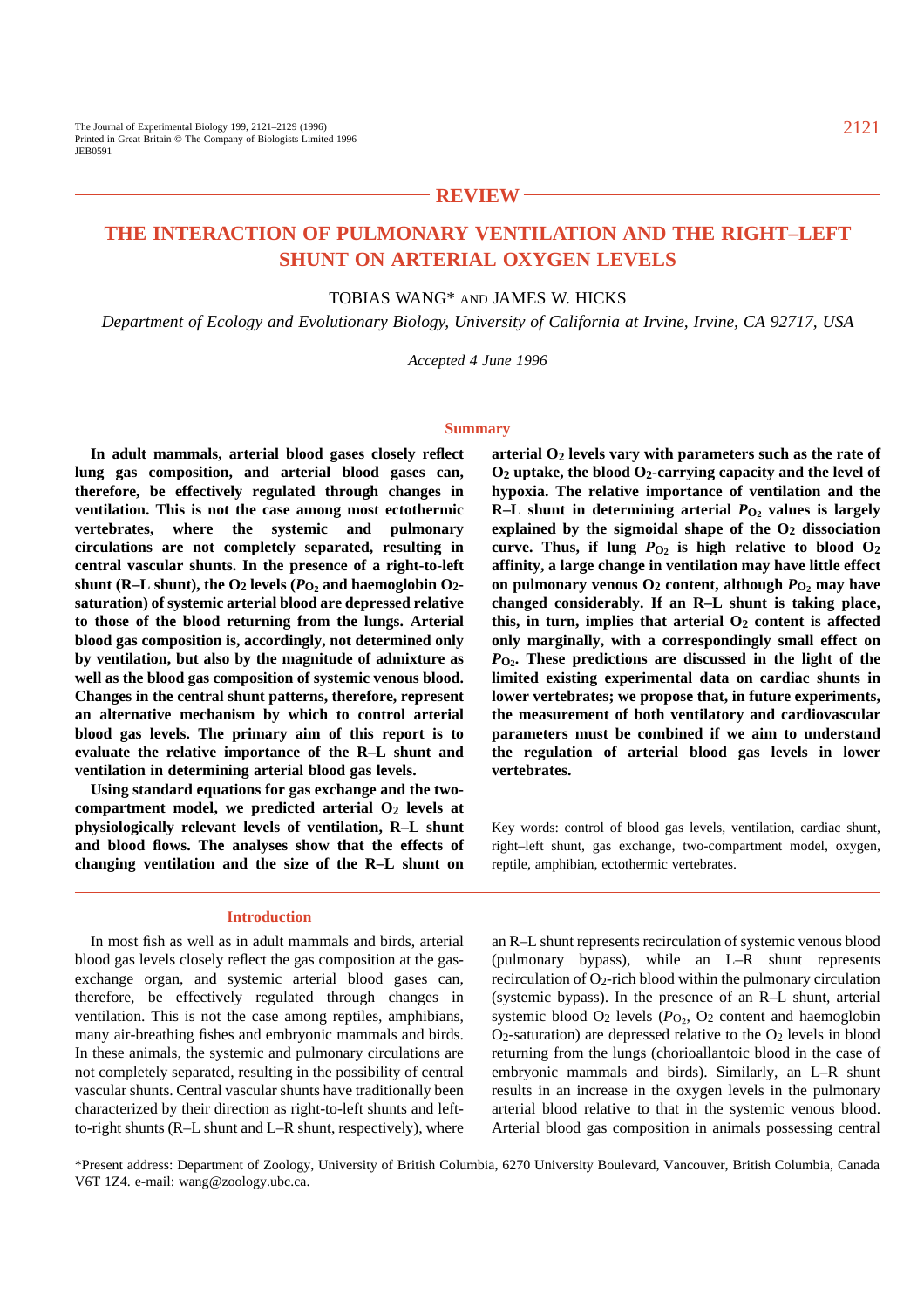vascular shunts is, accordingly, determined not only by ventilation but also by the magnitude of admixture as well as the blood gas composition of systemic venous blood. Changes in the shunt pattern, therefore, represent an alternative mechanism for arterial blood gas regulation and a means of altering systemic O<sub>2</sub> delivery (the product of blood flow and blood  $O_2$  content) that is independent of ventilation and absolute levels of blood flows (Burggren, 1988; Hicks and Wood, 1989; Burggren *et al.* 1989).

It is the purpose of this paper to quantify and discuss the effects of the R–L shunt on arterial blood  $O_2$  levels with the specific aim of comparing the effects of altered cardiac admixture with that of changes in pulmonary ventilation.

#### **Design and description of the model**

We have used the two-compartment model (Fig. 1) to analyze the effects of cardiac shunts on arterial  $O<sub>2</sub>$  levels. Pulmonary ventilation  $(V_A)$  convectively transports  $O_2$  from the environment to a single-compartment lung, where  $O<sub>2</sub>$ diffuses to the blood perfusing the lung. The circulatory system is characterized by the possibility of an R–L shunt, and  $O<sub>2</sub>$ poor blood returning from the tissues can flow to the lungs (*Q˙* pul) or may directly re-enter the systemic circulation and bypass the lung altogether  $(\dot{Q}_{R-L})$ . Oxygen uptake from the environment is assumed to occur exclusively at the lungs, and all  $O<sub>2</sub>$  consumption is assumed to occur in the tissue. At steady state,  $O_2$  uptake in the lung is equal to tissue  $O_2$  consumption.

All calculations are based on standard equations for mass transport, which have all been included in Fig. 1. Briefly, at a given inspired  $P_{\text{O}_2}$ , lung  $P_{\text{O}_2}$  ( $P_{\text{LO}_2}$ ) is determined by ventilation relative to O<sub>2</sub> uptake, and pulmonary venous blood is assumed to achieve a  $P_{\text{O}_2}$  equal to  $P_{\text{LO}_2}$  minus a diffusion deficit which is considered constant at 10 mmHg. Hemoglobin (Hb) O2-saturation of pulmonary venous blood is determined by blood O2-binding characteristics (*P*50 and Hill's *n*H) and pulmonary venous  $P_{\text{O}_2}$  ( $P_{\text{PVO}_2}$ ). In turn, pulmonary venous blood  $O_2$  content is given as the product of blood  $O_2$ -carrying capacity ( $[O_2]_{cap}$ ) and Hb O<sub>2</sub>-saturation. In the presence of an R–L shunt, arterial blood is a mixture of venous systemic and pulmonary venous blood, and arterial  $O_2$  content ( $[O_2]_a$ ) is given by the weighed mean of the  $O<sub>2</sub>$  content from these two circuits (Berggren, 1942). Under these conditions, arterial *P*<sub>O</sub><sub>2</sub> depends on the resulting arterial Hb  $O<sub>2</sub>$ -saturation and the  $O<sub>2</sub>$ binding characteristics of the blood. Finally, venous  $O<sub>2</sub>$  levels are determined by arterial  $O_2$  delivery ( $[O_2]_a \times Q_{sys}$ ) relative to oxygen uptake  $(\dot{V}_{O_2})$ .

#### **Critique of the model and assumptions**

The predictions of the present model are inherently biased by the choice of values for any of the parameters included in

 $P_{\text{L}_{\text{O}_2}} = (760 \text{ mmHg} - P_{\text{H}_2\text{O}}) \times F_{\text{I}_{\text{O}_2}}(\dot{V}_{\text{O}_2}/\dot{V}_{\text{A}})$  $PPVO<sub>2</sub> = PLO<sub>2</sub> - 10 mmHg$ *Q* . pul 266 Hb O<sub>2</sub>-saturation =  $\frac{P_{\text{PVO}_2}n}{P_{\text{PPCA}} \cdot n}$  $P{\rm PVO_2}^n + P{50}^n$ *Q* . R–L  $[O_2]_{PV}$  = Hb O<sub>2</sub>-saturation  $\times$   $[O_2]_{cap}$ ğ ĝ  $[O_2]_a = \frac{\dot{Q}_{\text{pul}} \times [O_2]_{\text{PV}} + \dot{Q}_{\text{R-L}} \times [O_2]_{\text{V}}}{\dot{Q}_{\text{R-L}}}$ Ĭ  $Q_{\text{pul}} + Q_{\text{R--L}}$ Į ſ ŝ Hb O<sub>2</sub>-saturation =  $[O_2]_a/[O_2]_{cap}$ Г  $\dot{Q}_{\rm sys}$  $Pa_{\text{O}_2} = P_{50} \left( \frac{\text{Hb O}_2\text{-saturation}}{1-\text{Hb O}_2\text{-saturatic}} \right)$  $\left(\frac{\text{Hb O}_2\text{-saturation}}{1-\text{Hb O}_2\text{-saturation}}\right)^{1/n}$ 1 − Hb O2-saturation  $[O_2]_v = [O_2]_a \frac{\dot{V}_{O_2}}{\dot{Q}_{sys}}$ Tissue  $\dot{V}_{\Omega}$ Hb  $O_2$ -saturation =  $[O_2]_V/[O_2]_{cap}$ 

Fig. 1. The two-compartment model used to describe O2 transport in animals with intracardiac shunts. See text for further explanation (based on Rossoff *et al.* 1980; Wood, 1984). [O<sub>2</sub>]<sub>PV</sub>, pulmonary venous blood oxygen content;  $[O_2]_v$ , venous systemic blood oxygen content;  $[O_2]_a$ , arterial blood oxygen content; *V˙*A, pulmonary ventilation. See Table 1 for further explanation of abbreviations.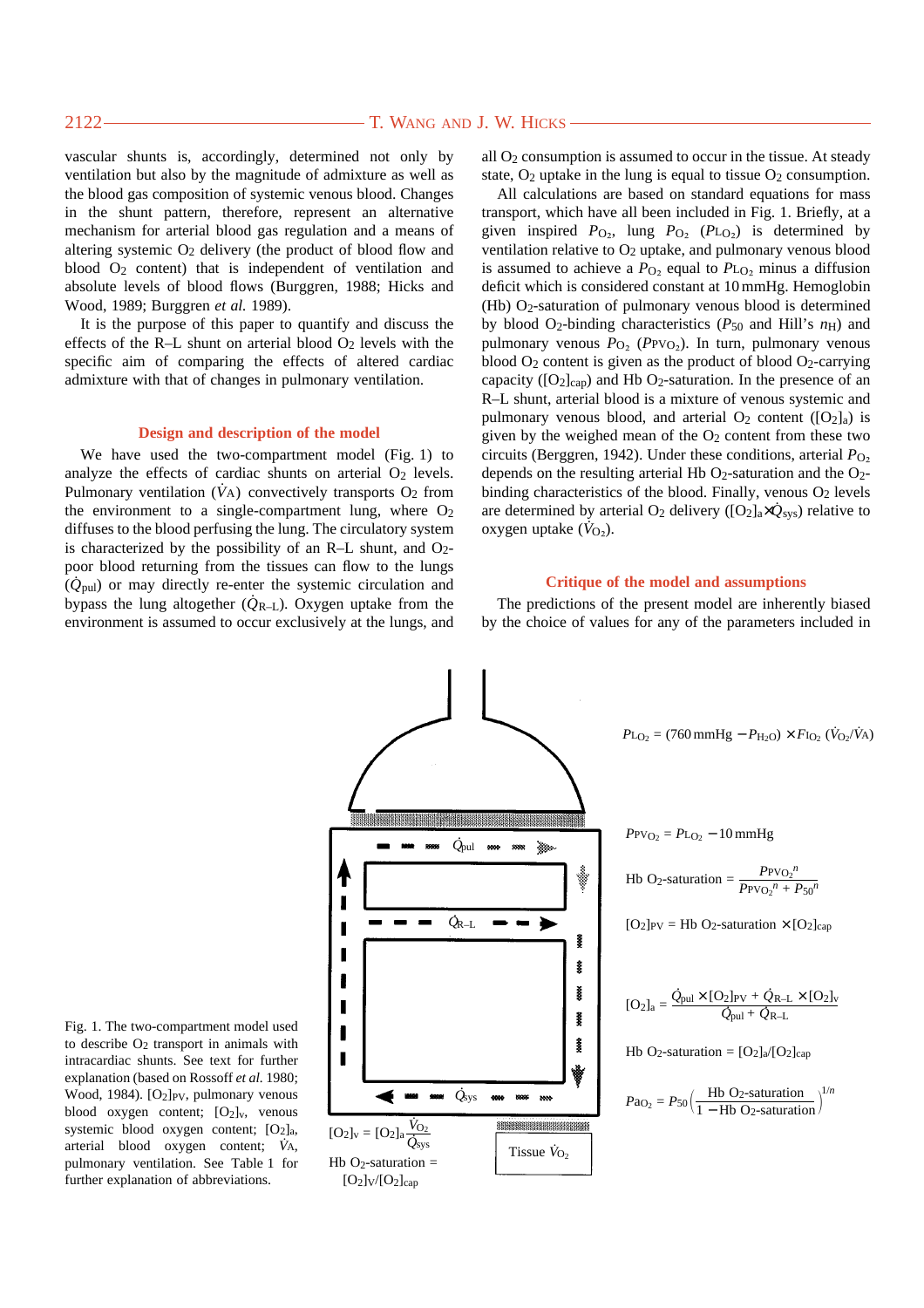## *Pulmonary ventilation and the right–left shunt* ———————————————2123

| Physiological variable                                                                           |              | П            | Ш            | IV            |
|--------------------------------------------------------------------------------------------------|--------------|--------------|--------------|---------------|
| $P_{50}$ (mmHg)                                                                                  | 25           | 25           | 25           | 25            |
| Hill constant, $n_{\rm H}$                                                                       | 2.5          | 2.5          | 2.5          | 2.5           |
| Blood oxygen-carrying capacity, $[O_2]_{cap}$ (mmol $O_2$ 1 <sup>-1</sup> blood)                 |              | $2 - 10$     | 5            | 5             |
| $P_{LO_2} - P_{\text{PV}_O}$ (mmHg)                                                              | 10           | 10           | 10           | 10            |
| Alveolar minute volume, $\dot{V}$ A (ml kg <sup>-1</sup> min <sup>-1</sup> )                     | 20           | $20 - 100$   | $20 - 100$   | $20 - 100$    |
| Rate of oxygen uptake, $V_{\text{O}_2}$ (ml kg <sup>-1</sup> min <sup>-1</sup> )                 |              |              | $0.5 - 6.5$  |               |
| Inspired oxygen fraction, $F_{IQ2}$                                                              | 0.21         | 0.21         | 0.21         | $0.05 - 0.21$ |
| Systemic blood flow, $\dot{Q}_{sys}$ (ml kg <sup>-1</sup> min <sup>-1</sup> )                    | $30 - 90$    | 60           | 60           | 60            |
| Pulmonary blood flow, $\dot{Q}_{\text{pul}}$ (ml kg <sup>-1</sup> min <sup>-1</sup> )            | $10 - 90$    | $20 - 60$    | $20 - 60$    | $20 - 60$     |
| R-L shunt flow, $\dot{Q}_{R-L}$ (ml kg <sup>-1</sup> min <sup>-1</sup> )                         | $0 - 60$     | $0 - 40$     | $0 - 40$     | $0 - 40$      |
| Fraction of cardiac outflow in the right-left shunt, $\dot{Q}_{\text{pul}}/\dot{Q}_{\text{sys}}$ | $0.33 - 1.0$ | $0.33 - 1.0$ | $0.33 - 1.0$ | $0.33 - 1.0$  |

Table 1. *Values utilized for calculating blood oxygen levels in the four analyses (I–IV)*

Fig. 1. The applied values (listed in Table 1) are based on published values for freshwater turtles (see, for example, Milsom and Chan, 1986; Wang and Hicks, 1996), but the general findings are applicable to all animals possessing a R–L shunt.

This analysis neglects the L–R shunt and, thus, assumes that the L–R shunt does not affect arterial blood gas levels. If the lung functions as a perfect gas exchanger, pulmonary venous blood gas levels would be equal to those of the lung, and recirculation of pulmonary venous blood to the lung (L–R shunt) would indeed have no effect. However, the lung is not a perfect gas exchanger and, if the  $P_{\text{O}_2}$  difference between lung gas and capillary blood is large, recirculation of blood to the lung may elevate pulmonary venous *P*<sub>O2</sub>. It has also been proposed that the L–R shunt and the associated increase in  $\dot{Q}_{\text{pul}}$ improve ventilation–perfusion matching within the reptilian lung; recent experimental evidence supports this view (Hopkins *et al.* 1996).

In all analyses, we assume a constant  $P_{L_0}P_{PV_0}$  deficit (equivalent of the mammalian alveolar−arterial difference) of 10 mmHg, which is similar to values determined experimentally in turtles (e.g. Burggren and Shelton, 1979). This  $P_{\text{O}_2}$  difference is the combined result of diffusion limitation, pulmonary shunts and ventilation–perfusion inequalities (for a review on reptiles, see Wang *et al.* 1996) and is, therefore, unlikely to remain constant *in vivo*. Furthermore, our predictions are based on the condition that gas exchange is in steady state. Although this assumption is rarely (if ever) fulfilled in lower vertebrates, the predicted importance of the R–L shunt as well as the predicted trends are valid even in the absence of a steady state. Finally, several studies on reptiles have documented higher  $O<sub>2</sub>$  levels in the right aortic arch than in the left aortic arch (Burggren and Shelton, 1979; Ishimatsu *et al.* 1988) but, for simplicity, the O2 levels in the systemic circuit are assumed to be uniform in this study. Again, this assumption does not affect the qualitative predictions of the present analysis and could be modelled using the conceptually similar three-vessel model

described by Tazawa and Johansen (1987) and Ishimatsu *et al.* (1988).

#### **Analyses and predictions**

As depicted in Fig. 1, arterial  $O<sub>2</sub>$  levels in the presence of an R–L shunt depend not only on the degree of the R–L shunt but also on the O2 levels in the systemic and pulmonary venous blood. Since several of these parameters are mutually dependent, we performed several different analyses in which different parameters were varied. A summary of the four analyses (I–IV) is presented in Table 1. In all these analyses, we have assumed a fixed oxygen dissociation curve (*P*50=25 mmHg; *n*H=2.5).

# *Analysis I: effects of altering* Q*˙ pul/*Q*˙ sys at several levels of blood flow*

Fig. 2 shows the effects of increasing the R–L shunt at absolute levels of  $\dot{Q}_{\text{pul}}$  and  $\dot{Q}_{\text{sys}}$  during normoxia and at a fixed level of ventilation. At any value of  $\dot{Q}_{sys}$ , an increase in the R–L shunt (by a reduction in  $\dot{Q}_{\text{pul}}$ ) reduces both arterial and venous Hb O<sub>2</sub>-saturation and the accompanying  $P_{\text{O}_2}$  values. As the rate of oxygen uptake  $(\dot{V}_{O_2})$  was constant in this analysis, the  $O<sub>2</sub>$  content difference between arterial and venous blood increases in proportion to the reduction in systemic blood flow.

In all the following analyses,  $\dot{Q}_{sys}$  was kept constant at  $60$  ml kg<sup>-1</sup> min<sup>-1</sup>. At least in turtles, this premise seems to be valid, whereas other animals may alter  $\dot{Q}_{sys}$  (e.g. Lillywhite and Donald, 1989).

## *Analysis II: effects of varying blood O2-binding capacity*

At constant  $\dot{V}_{O_2}$  and  $\dot{Q}_{sys}$ , a reduction in blood O<sub>2</sub>-binding capacity lowers venous Hb  $O<sub>2</sub>$ -saturation. In the absence of an R–L shunt, this reduction does not affect arterial blood gas levels, which in this case are entirely determined by lung gas composition. However, in the presence of an R–L shunt, a reduction in venous Hb O<sub>2</sub>-saturation proportionally reduce arterial Hb O<sub>2</sub>-saturation and, thus, arterial  $P_{\text{O}_2}$  ( $P_{\text{O}_2}$ ). These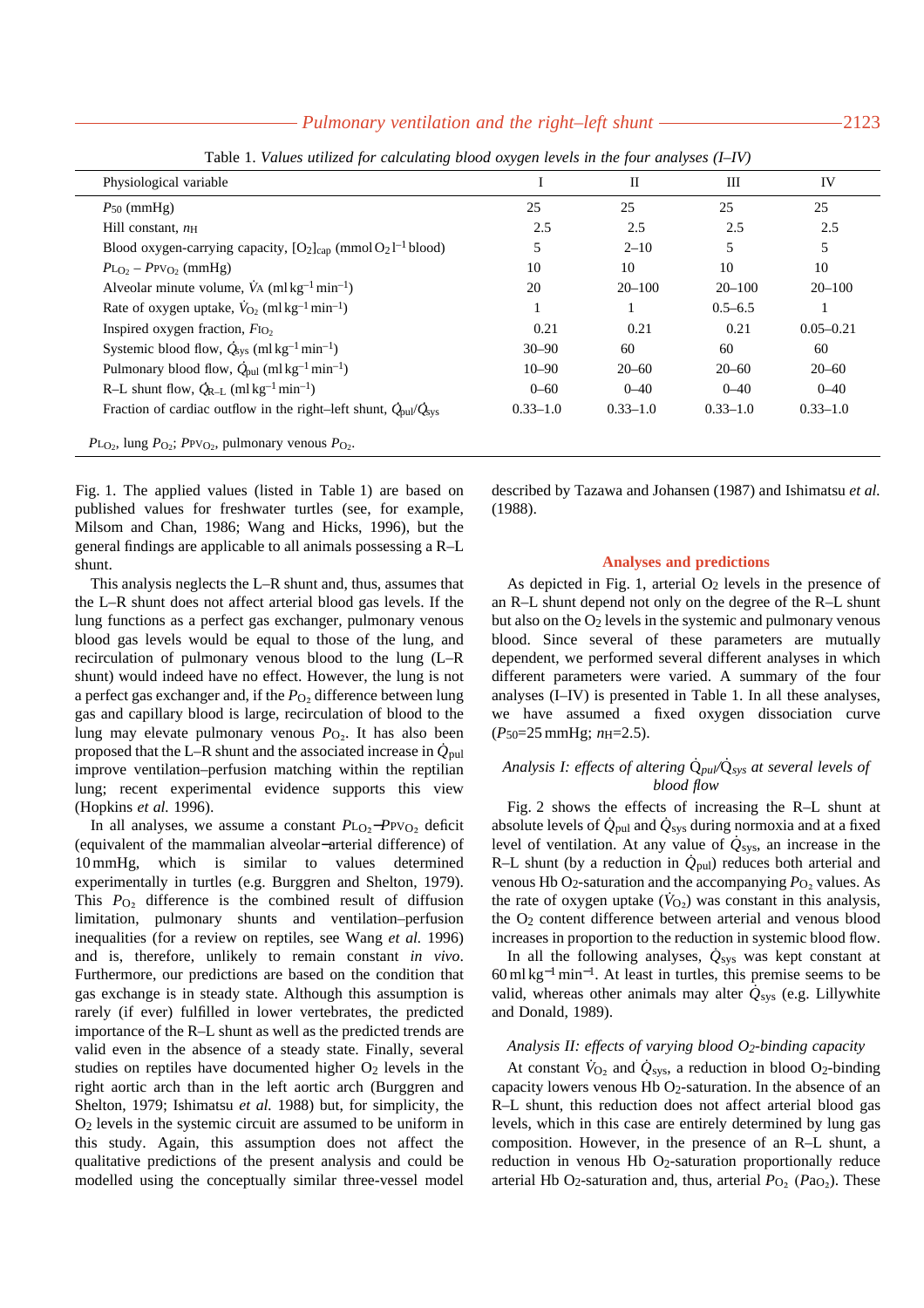

Fig. 2. The calculated effects of the R–L shunt on arterial  $P_{\text{O}_2}$  (A), arterial haemoglobin (Hb) O2 saturation (B), venous  $P_{\text{O}_2}$  (C) and venous Hb  $O<sub>2</sub>$ -saturation (D) at several levels of absolute blood flows (see text and Table 1 for further details and explanation). In Figs 2–5, values were obtained by substituting the values given in Table 1 into the relevant equations given in Fig. 1.

relationships are presented in Fig. 3 in the absence of an R–L shunt (circles), at a  $\dot{Q}_{R-L}$  of 20 ml kg<sup>-1</sup> min<sup>-1</sup> (triangles) and at a *Q˙* R–L of 40 ml kg<sup>−</sup>1min−<sup>1</sup> (squares) and at two rates of ventilation (20 and 100 ml kg<sup>-1</sup> min<sup>-1</sup>, represented by filled and open symbols, respectively). Note that an increased rate of ventilation has only a small effect on arterial Hb O2-saturation and that only in the absence of an R–L shunt is the effect on arterial *P*<sub>O</sub><sub>2</sub> sizable.

## *Analysis III: effects of increasing the rate of oxygen consumption*

In this analysis, the effect of increasing metabolic rate was assessed at two rates of ventilation and three levels of R–L shunt (Table 1; Fig. 4). At constant ventilation, increasing  $\dot{V}_{\text{O}_2}$ linearly decreased lung  $P_{\text{O}_2}$ , which, in the absence of an R–L shunt, resulted in a corresponding decrease in *Pa*<sub>O2</sub> (circles in Fig. 4A). In the presence of an R–L shunt, increasing  $\dot{V}_{\text{O}_2}$ 

Fig. 3. The calculated effects of altering blood oxygen-carrying capacity on arterial  $P_{\text{O}_2}$  (A) and haemoglobin (Hb)  $O<sub>2</sub>$ -saturation (B) in the absence and presence of an R–L shunt and at two rates of lung ventilation. Filled symbols represent high rates of ventilation  $(100 \text{ ml kg}^{-1} \text{min}^{-1})$ , while open symbols depict low rates of ventilation  $(20 \text{ ml kg}^{-1} \text{min}^{-1}).$ Circles represent no R–L shunt, triangles an R–L shunt of 33 % and squares an R–L shunt of 67 %. See text and Table 1 for further details and explanation.

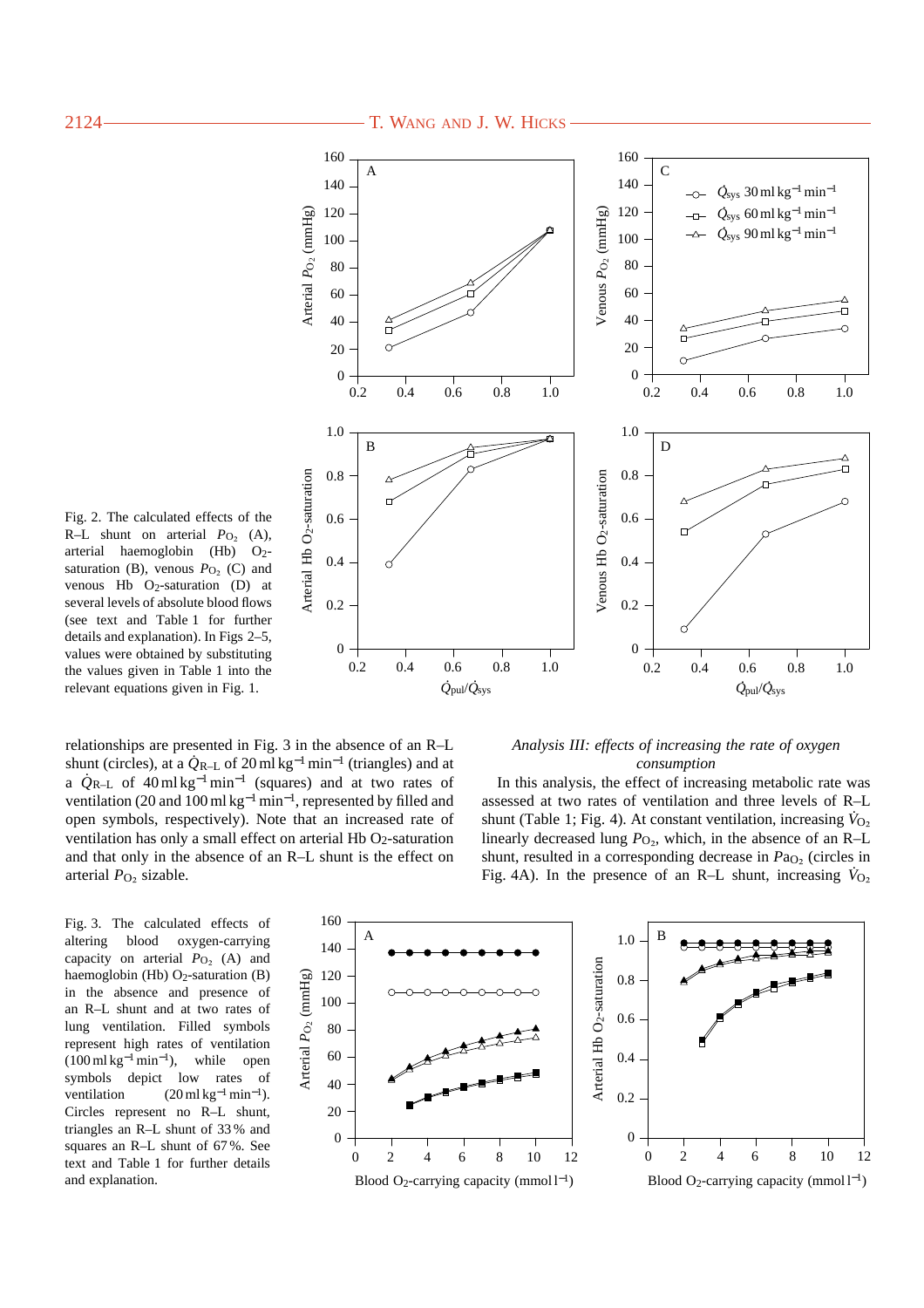Fig. 4. The calculated effects of increasing the rate of oxygen uptake on arterial  $P_{\text{O}_2}$  (A) and arterial haemoglobin (Hb) O<sub>2</sub>-saturation (B) in the absence and presence of an R–L shunt and at two rates of lung ventilation. Filled symbols represent high rates of ventilation  $(100 \text{ ml kg}^{-1} \text{min}^{-1})$ , while open symbols depict low rates of ventilation  $(20 \text{ ml kg}^{-1} \text{ min}^{-1}).$ Circles represent no R–L shunt, triangles an R–L shunt of 33 % and squares an R–L shunt of 67 %. (C) The change in arterial *P*O∑ achieved by increasing ventilation (open circles), by eliminating the R–L shunt (open triangles) or by a combination of increasing ventilation and eliminating the R–L shunt (filled squares). Using identical symbols, D depicts the changes in arterial haemoglobin  $O_2$ saturation. See text and Table 1 for further details and explanation.



decreased arterial  $O_2$  levels because of the reduction in venous O2 content. This relationship is depicted for two levels of R–L shunt (triangles and squares) and at two rates of ventilation (open and filled symbols) in Fig. 4A,B. Note that the highest levels of  $\dot{V}_{O_2}$  can only be sustained if ventilation is high and the R–L shunt is eliminated.

The effects of increasing ventilation, eliminating the R–L shunt and the combination of both are presented in Fig. 4C,D, using a ventilation of 20 ml kg<sup>-1</sup> min<sup>-1</sup> and a  $\dot{Q}_{\text{pul}}/\dot{Q}_{\text{sys}}$  of 40/60 as reference (open triangles in Fig. 4A,B). The increases in  $Pa<sub>O<sub>2</sub></sub>$  and Hb O<sub>2</sub>-saturation obtained by eliminating the R–L shunt, but maintaining ventilation constant, are depicted with open triangles, while the effects of increasing ventilation to 100 ml kg−<sup>1</sup> min<sup>−</sup>1, but maintaining the R–L shunt constant, are depicted with open circles (Fig. 4C,D). The filled squares represent the effect of both increasing ventilation and eliminating the R–L shunt. At low  $\dot{V}_{\text{O}_2}$ , increasing ventilation only modestly affected *P*a<sub>O2</sub> and Hb O<sub>2</sub>-saturation, while elimination of the R–L shunt had a pronounced effect on *P*a<sub>O</sub>. In contrast, at higher  $\dot{V}_{O<sub>2</sub>}$ , an increase in ventilation had a larger effect on arterial oxygen levels than elimination of the R–L shunt. For any given condition, the combined effect of increasing ventilation and reducing the R–L shunt is larger than the effect of changing only ventilation or only the R–L shunt.

#### *Analysis IV: effects of hypoxia*

The effects of decreasing the inspired  $O_2$  fraction ( $F_{1O_2}$ ) were determined at two rates of ventilation and three levels of R–L shunt (Fig. 5). At constant ventilation, a reduction in *F*I<sub>O2</sub> linearly reduces  $P_{\text{O}_2}$  of pulmonary venous blood which, in the absence of an R–L shunt, is mirrored by a similar decrease in *Pa*<sub>O</sub><sub>2</sub> (open and filled circles, respectively, in Fig. 5A,B). In the presence of an R–L shunt, this reduction in *Pa*<sub>O</sub><sub>2</sub> is less pronounced (triangles and squares in Fig. 5A,B).

Fig. 5C,D shows the effects of increasing ventilation (open circles), eliminating the R–L shunt (open triangles) or a combination of both (filled squares) using a ventilation of  $20 \text{ ml kg}^{-1} \text{ min}^{-1}$  and a  $\dot{Q}_{\text{pul}}/\dot{Q}_{\text{sys}}$  of 40/60 as reference (open triangles in Fig. 5A,B). At normoxia  $(F<sub>10</sub> = 0.21)$ , the effect of increasing ventilation is virtually absent while the effect of eliminating the R–L shunt is maximal. As  $F_{1O<sub>2</sub>}$  is lowered, the effect of increasing ventilation increases while the effect of eliminating the R–L shunt becomes progressively less pronounced. As in the previous analysis, the combined effect of changing both ventilation and the R–L shunt is always larger than that achieved by changing only one parameter.

## **Discussion**

Our analyses emphasize that both ventilation and the R–L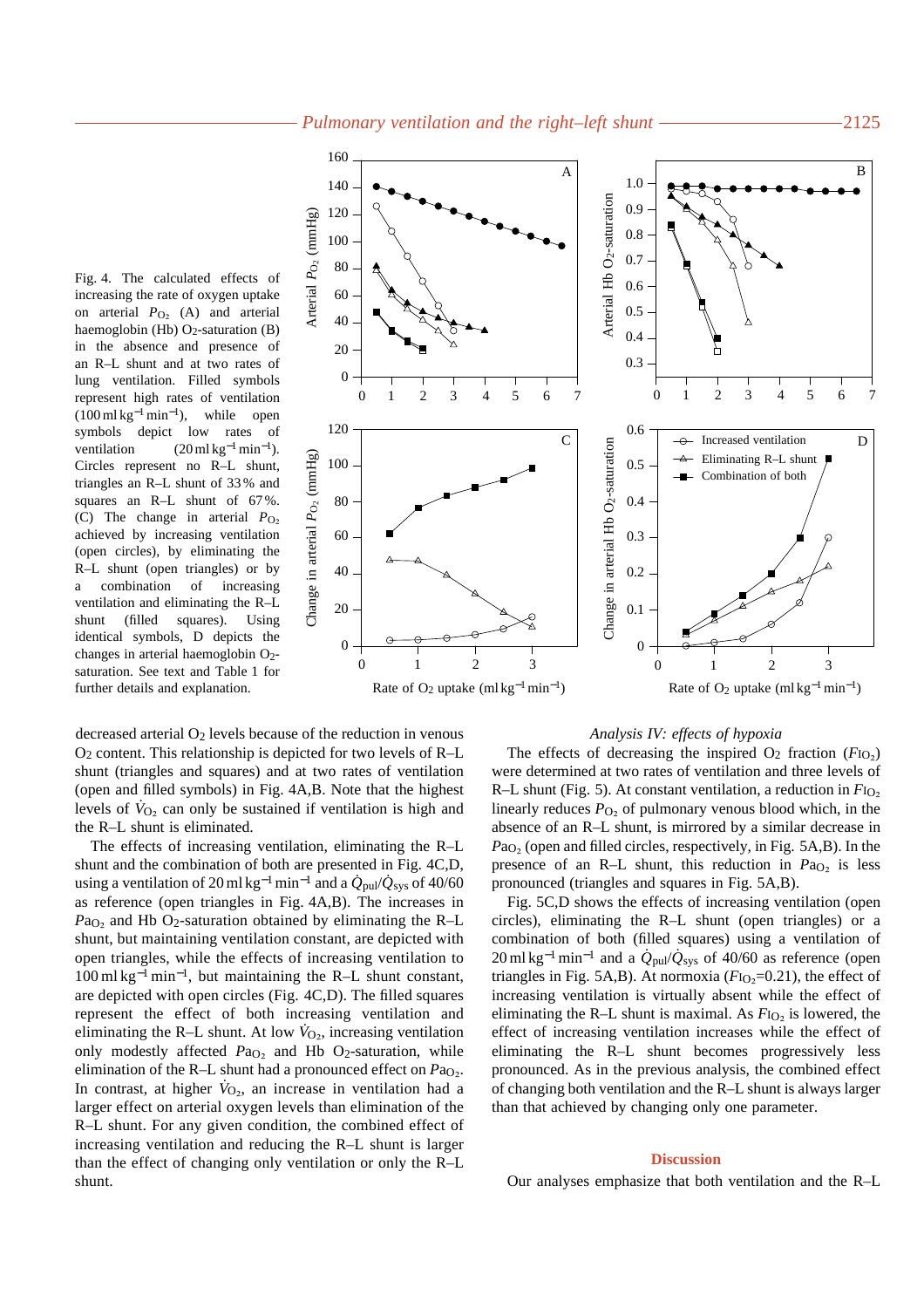# 2126 T. WANG AND J. W. HICKS

Fig. 5. The calculated effects of altering inspired oxygen fraction  $(F_{IO_2})$  on arterial  $P_{O_2}$  (A) and arterial haemoglobin (Hb) O<sub>2</sub>-saturation (B) in the absence and presence of an R–L shunt and at two rates of lung ventilation. Filled symbols represent high rates of ventilation  $(100 \text{ ml kg}^{-1} \text{min}^{-1})$ , while open symbols depict low rates of ventilation  $(20 \text{ ml kg}^{-1} \text{min}^{-1}).$ Circles represent no R–L shunt, triangles an R–L shunt of 33 % and squares an R–L shunt of 67%. (C) The change in arterial *P*O∑ achieved by increasing ventilation (open circles), by eliminating the R–L shunt (open triangles) or by a combination of increasing ventilation and eliminating the R–L shunt (filled squares). Using identical symbols, D depicts the changes in arterial haemoglobin  $O<sub>2</sub>$ -saturation. See text and Table 1 for further details and explanation.



shunt are important determinants of arterial  $O<sub>2</sub>$  levels. This observation is by no means novel, and the importance of the R–L shunt in determining arterial blood gas levels has long been recognized within both clinical and comparative physiology (see, for example, Rossoff *et al.* 1980; Wood, 1982, 1984). Nevertheless, most existing models for gas exchange in amphibians and reptiles have either ignored intracardiac shunts or assumed the R–L shunt to be fixed at a constant value (e.g. Boutilier and Shelton, 1986; Withers and Hillman, 1988). In addition, the principal focus of the present study was to quantify and compare the effects of altering ventilation and the R–L shunt within physiologically realistic limits. Such quantification has, at least to our knowledge, not been conducted prior to this study.

## *What determines the impact of changing the R–L shunt and ventilation on arterial O<sub>2</sub> levels?*

This study demonstrates that the effect of changing ventilation and the R–L shunt on arterial O<sub>2</sub> levels varies with parameters such as inspired  $P_{\text{O}_2}$ , the rate of  $\text{O}_2$  uptake and blood O2-carrying capacity. These changes in the relative importance of altering ventilation and the cardiac R–L shunt in determining arterial blood gas levels are largely explained by the sigmoidal shape of the O<sub>2</sub> dissociation curve (ODC). If lung  $P<sub>O<sub>2</sub></sub>$  is high relative to blood  $O_2$  affinity, the  $O_2$  levels of blood leaving the lung are positioned on the flat portion of the ODC and even a large increase in lung  $P<sub>O<sub>2</sub></sub>$  (by increasing ventilation) has little effect on pulmonary venous  $O_2$  content. If an R–L shunt is taking place, this implies that arterial  $O<sub>2</sub>$  content is affected only marginally, with a correspondingly small effect on arterial  $P_{\text{O}_2}$ . In contrast, if the  $O<sub>2</sub>$  levels of pulmonary venous blood are positioned on the step portion of the ODC, a small change in lung *P*O∑ affects pulmonary venous O2 content markedly, and the resulting impact on arterial  $O<sub>2</sub>$  levels is accordingly more pronounced. This explains why, in the presence of an R–L shunt, an increase in ventilation from 20 to  $100 \text{ ml kg}^{-1} \text{ min}^{-1}$ has only small effects on arterial O<sub>2</sub> levels at normoxia (Figs 3–5), whereas the impact of increasing ventilation is large when lung  $P_{\text{O}_2}$  is low. The converse argument explains the effect of the R–L shunt on arterial O<sub>2</sub> levels. As presented in Fig. 5D, the impact of eliminating the R–L shunt on arterial Hb O2-saturation is independent of the level of hypoxia. Nevertheless, the corresponding change in *P*a<sub>O</sub> due to elimination of the R–L shunt is large (Fig. 5C) because the change in Hb O2-saturation occurs on an increasingly steep portion of the ODC. The same arguments hold true in the analysis where the rate of oxygen uptake is altered (Fig. 4), although this situation is more complicated because the change in arterial Hb  $O<sub>2</sub>$ -saturation for a given level of R–L shunt depends on the rate of oxygen uptake.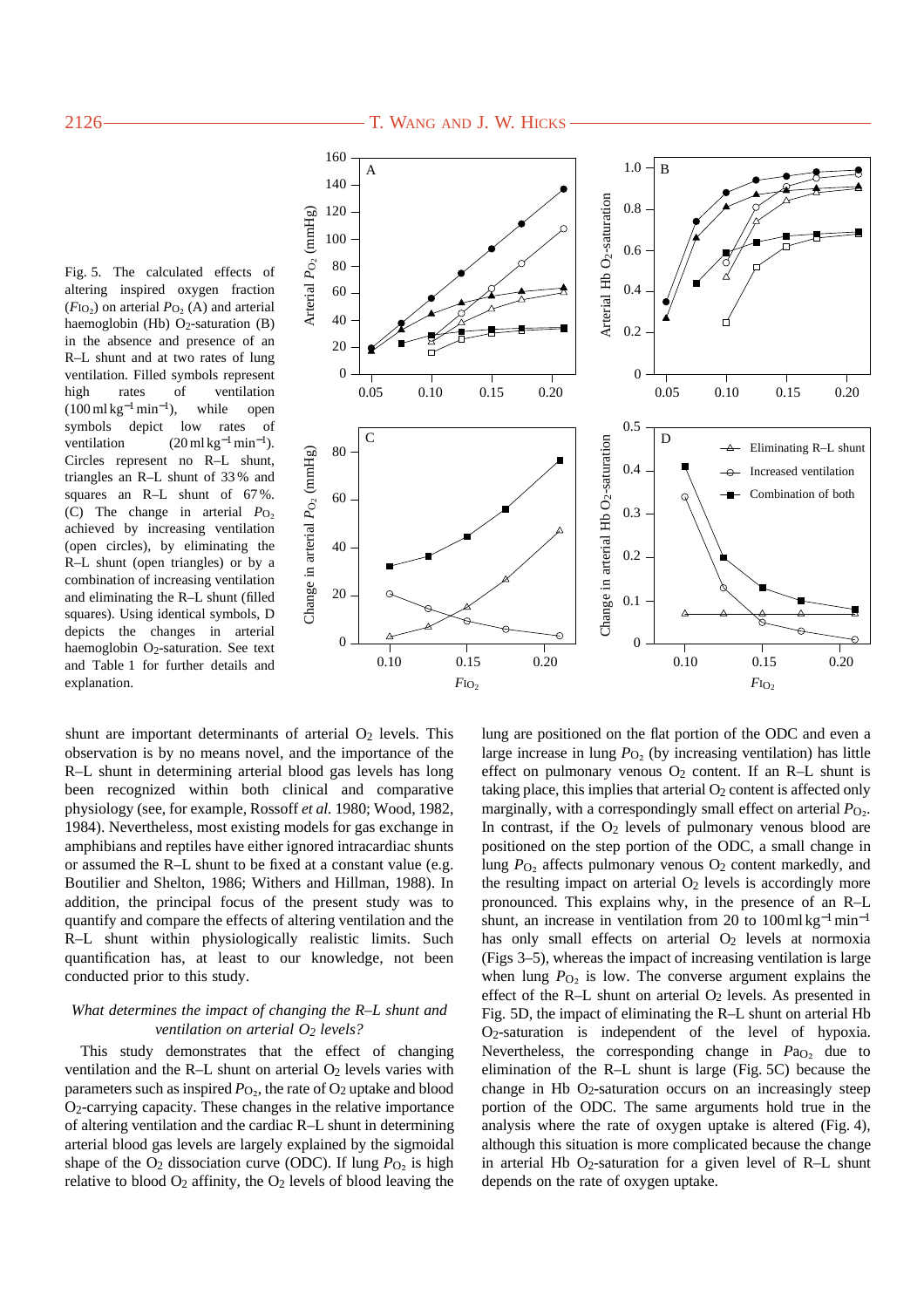Because the effects of changing ventilation and/or the R–L shunt on arterial oxygen levels are determined by lung  $P<sub>O<sub>2</sub></sub>$ relative to blood oxygen affinity, the most 'beneficial' cardiorespiratory response (in terms of improving  $O_2$ transport) depends on the conditions of oxygen loading at the lungs. If lung *P*<sub>O2</sub> is high relative to blood O<sub>2</sub> affinity, a change in ventilation will have virtually no effect, while a decrease in the R–L shunt is relatively more powerful. Conversely, if lung  $P_{\text{O}_2}$  is low relative to blood  $\text{O}_2$  affinity, the effect of changing ventilation is larger. Importantly, simultaneously increasing the ventilation and eliminating the R–L shunt always results in the largest increases in blood O2 levels.

The R–L shunt invariably results in a decrease in arterial oxygen levels and, at a given  $\dot{Q}_{sys}$ , the R–L shunt therefore reduces the O2 transport capacity of the cardiovascular system. As a result of this reduction, the presence of an R–L shunt reduces the maximum sustainable rate of  $O<sub>2</sub>$  consumption (Fig. 4) and reduces the tolerance to hypoxia (Fig. 5) and to reductions in blood  $O_2$ -carrying capacity (Fig. 3). Teleologically, it may therefore be argued that it is beneficial for gas exchange for the R–L shunt to be eliminated under circumstances where O2 transport is challenged (hypoxia and hypoxaemia) or when metabolic rate is increased (during digestion and muscular exercise).

# *Is the R–L shunt eliminated* in vivo *when oxygen transport is challenged?*

Detailed descriptions of cardiovascular responses under conditions other than rest are, unfortunately, scarce. In fact, not a single study has determined total systemic and pulmonary blood flows simultaneously during hypoxia, hypoxaemia or exercise in any animal possessing the possibility of cardiac shunting. This lack of simultaneous determinations of blood flows makes it difficult to assess the changes in intracardiac shunt in detail. Nevertheless, some studies have determined  $\dot{Q}_{\text{pul}}$  in addition to blood flows in one or more systemic vessel, and the results from these studies seem to support our suggestion that the R–L shunt is eliminated, or at least reduced, during activity and hypoxia.

In the green sea turtle *Chelonia mydas*,  $\dot{Q}_{\text{pul}}$  increases proportionately more than left aortic blood flow during swimming (West *et al.* 1992), which strongly suggests a reduction in the R–L shunt. Large increases in  $\dot{Q}_{\text{pul}}$  compared with  $\dot{Q}_{\text{sys}}$  and the development of a net L–R shunt during terrestrial exercise have also been noted by Burggren and Shelton (1979) for *Testudo graeca* and *Pseudemys scripta*, and large increases in  $\dot{Q}_{\text{pul}}$  have been reported during movements under water in the turtle *Chelonia mydas* (Johansen *et al.* 1970). Detailed determinations of cardiac shunt patterns during different forms of activity are clearly needed, and studies on non-chelonian reptiles would be most welcome.

Compared with the considerable information on ventilatory responses to reductions in inspired oxygen levels, surprisingly few studies have investigated the effects of hypoxic hypoxia on central vascular blood flows. Nevertheless, in the aforementioned study on the green sea turtle, West *et al.* (1992)

found a twofold increase in  $\dot{Q}_{\text{pul}}$  at moderate hypoxia (10%) O2), while left aortic blood flow increased by only 30 %. Similarly, Burggren *et al.* (1977) reported large increases in  $\dot{Q}_{\text{pul}}$  during hypoxia in two other species of chelonians, but did not determine *Q˙* sys. In the Australian lungfish *Neoceratodus forsteri*,  $\dot{Q}_{\text{pul}}$  increases two- to threefold during aquatic hypoxia (Fritsche *et al.* 1993) and, finally, hypoxia elicits increases in *Q˙* pul in anaesthetized toads *Bufo marinus* (West and Burggren, 1984).

It has long been recognized that animals with low blood O2 carrying capacity possesses high  $\dot{Q}_{sys}$  (Lenfant *et al.* 1970), but the effects of reducing blood  $O<sub>2</sub>$ -carrying capacity on cardiac shunting have received virtually no attention. Nevertheless, the possible role of arterial  $O_2$  content as opposed to  $P_{O_2}$  as a regulated variable for ventilation has been discussed repeatedly (Wang *et al.* 1994). While this is an interesting question, our present analyses clearly show that an increased ventilation does not improve or safeguard O<sub>2</sub> transport in anaemic animals. Rather, an elimination of the R–L shunt and an increase in  $\dot{Q}_{\rm sys}$ are beneficial under these circumstances and future studies on the role of reduced blood O2-carrying capacity should consequently address both the cardiovascular and the ventilatory events.

# *Are shunts actively controlled and do they participate in regulation of blood gases?*

The potential role of the cardiovascular system in regulating arterial blood gas levels through changes in R–L shunting is undisputed. The existence of such potential, nevertheless, does not warrant the conclusion that the cardiovascular system is involved in this regulation. Chemoreceptors located in the arterial circulation and on the pulmocutaneous arches have been identified and recorded from several species of amphibians and reptiles. These chemoreceptors, like the peripheral chemoreceptors in mammals, increase their firing frequency during hypoxia (Ishii *et al.* 1985; Van Vliet and West, 1992). The afferent input from the receptors has mostly been studied from the viewpoint of ventilatory control, and its possible effects on the cardiovascular system are largely unknown.

Increases in  $\dot{Q}_{\text{pul}}$  and the concomitant reductions in the R–L shunt are often associated with changes in ventilation. It can therefore be difficult to establish whether the cardiovascular performance changes independently or whether it is merely a function of the normal cardiorespiratory interaction. In several studies, Burggren and coworkers observed that turtles, while submerged and inactive, periodically increase  $\dot{Q}_{\text{pul}}$  (Burggren and Shelton, 1979; Burggren, 1988; Burggren *et al.* 1989). It was therefore suggested that these transient perfusions of the lung serve to regulate arterial oxygenation, but it is imperative to emphasize that the involvement of arterial chemoreceptors and the appropriate afferent control of pulmonary perfusion remain to be demonstrated.

### *What do determinations of arterial blood gas levels reveal?*

As discussed above and originally by Wood (1982, 1984),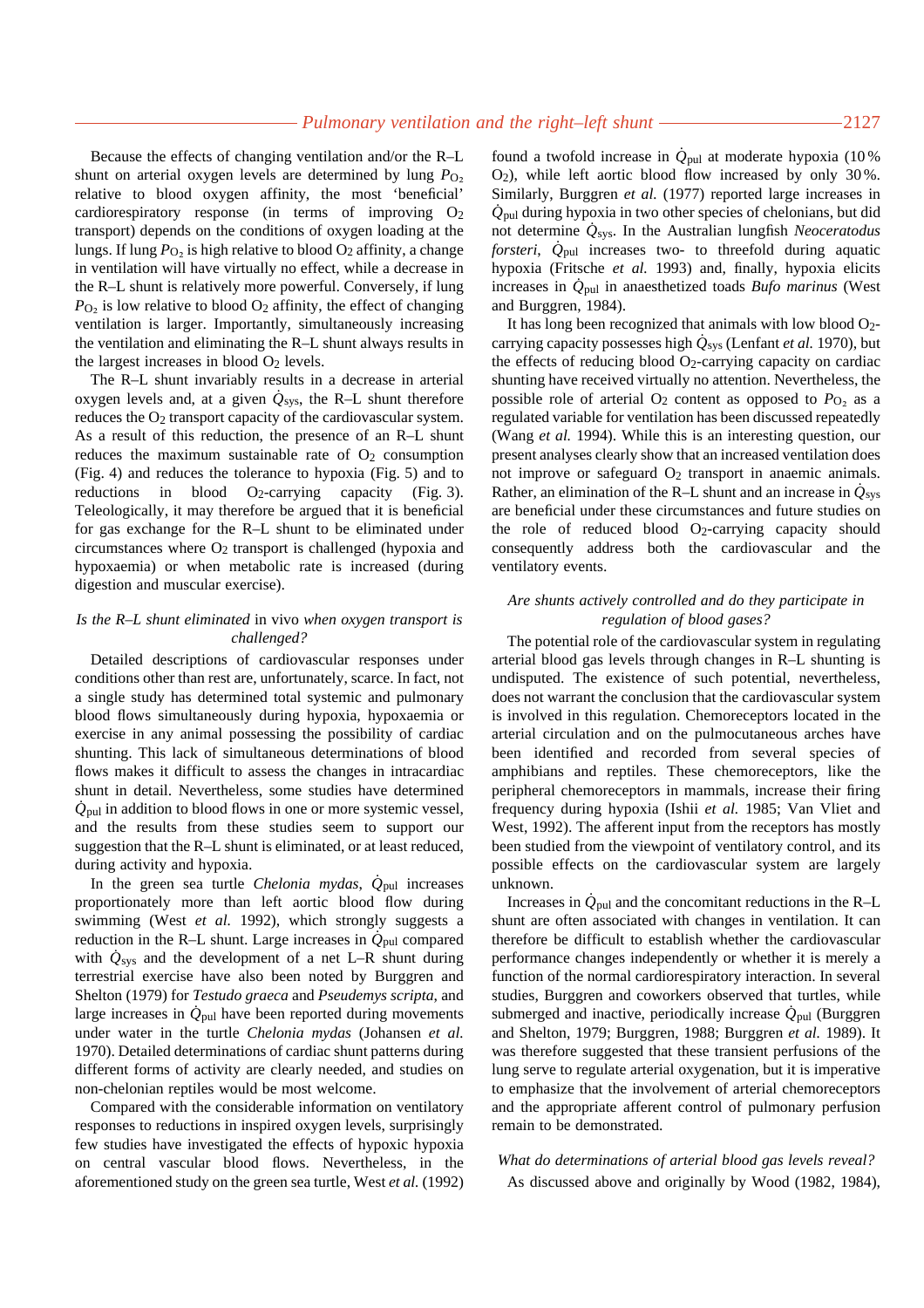arterial blood gas levels in the presence of an R–L shunt are dependent variables determined by all the parameters included in Fig. 1. As an example,  $Pa<sub>O<sub>2</sub></sub>$  increases with increased temperature in virtually all amphibians and reptiles, and this pattern is commonly interpreted as being primarily a result of decreased blood oxygen-affinity at elevated temperature (e.g. Glass *et al.* 1985). While these interpretations may provide an adequate explanation, alternatives exist, as illustrated by blood gas data from one of our own studies on toads (Branco *et al.* 1993). In these experiments, ventilation was stimulated by perfusing the central chemoreceptor with a mock cerebrospinal fluid solution of varying acidity while arterial blood gas levels were monitored. The increased ventilation resulted in a respiratory alkalosis (0.3 pH units at 35 °C) which, according to the interpretations above, should result in a decrease in *P*aO∑ because of the expected increase in blood O<sub>2</sub>-affinity. In contrast to this 'expectation', *Pa*<sub>O2</sub> increased significantly. This finding can be explained by a decrease in the R–L shunt, an increase in  $\dot{Q}_{sys}$  and the resulting increase in mixed venous  $O_2$ content, an increase in left atrial oxygenation level, a decrease in the rate of  $O_2$  uptake or any possible combination of all these. Naturally, an evaluation of these possibilities requires that all, or at least most, of these parameters be determined. The point we would like stress is that, in the absence of detailed and simultaneous determinations of blood flows and blood gas levels from several central sites, interpretations of the causes of changing arterial blood gas levels are, at best, tenuous.

# *Conclusion and future directions for research on the control of arterial blood gas levels*

The modelling of arterial  $O_2$  levels in the present study unequivocally demonstrates the importance of intracardiac shunts for the determination of blood gas levels in lower vertebrates (and all embryonic vertebrates). It is, therefore, erroneous to view the control of arterial blood gas levels solely as a function of ventilation. Rather, arterial blood gas composition is the *combined* result of ventilation and cardiac shunts, and both the cardiovascular and the ventilatory systems must accordingly be evaluated if we aim to understand the control of arterial blood gas levels. Currently, only limited experimental data exist on cardiovascular performance in lower vertebrates and detailed studies on cardiac shunts are very scarce. Thus, although it is premature to conclude that the regulation of cardiac shunts is directly involved in the control of arterial blood gas levels, no data indicate the opposite. Clearly, future studies on lower vertebrates must combine measurements of cardiac shunts and ventilation.

T.W. was supported by a postdoctoral fellowship from the Carlsberg Foundation (Denmark) during the course of this study and J.W.H. received financial support from an NSF operating grant (IBN-9218936). We thank Dr S. C. Wood for critical comments on a previous version of this manuscript and Ole Wang for arithmetic advice.

# **References**

- BERGGREN, S. (1942) The oxygen deficit of arterial blood caused by nonventilating parts of the lung. *Acta. physiol. scand.* (Suppl.) **4**, 5–91.
- BOUTILIER, R. G. AND SHELTON, G. (1986). Gas exchange, storage and transport in voluntarily diving *Xenopus laevis. J. exp. Biol*. **126**, 133–155.
- BRANCO, L. G. S., GLASS, M. L., WANG, T. AND HOFFMANN, A. (1993). Temperature and central chemoreceptor drive to ventilation in toads (*Bufo marinus*). *Respir. Physiol.* **93**, 337–346.
- BURGGREN, W. W. (1988). Cardiovascular responses to diving and their relation to lung and blood oxygen stores in vertebrates. *Can. J. Zool*. **66**, 20–28.
- BURGGREN, W. W., GLASS, M. L. AND JOHANSEN, K. (1977). Pulmonary ventilation:perfusion relationships in terrestrial and aquatic chelonian reptiles. *Can. J. Zool*. **55**, 2024–2034.
- BURGGREN, W. W. AND SHELTON, G. (1979). Gas exchange and transport during intermittent breathing in chelonian reptiles. *J. exp. Biol.* **82**, 75–92.
- BURGGREN, W. W., SMITS, A. AND EVANS, B. (1989). Arterial O2 homeostasis during diving in the turtle *Chelodina longicollis. Physiol. Zool*. **62**, 668–686.
- FRITSCHE, R., AXELSSON, M., FRANKLIN, C. E., GRIGG, G. C., HOLMGREN, S. AND NILSSON, S. (1993). Respiratory and cardiovascular responses to hypoxia in the Australian lungfish, *Neoceratodus forsteri*. *Respir. Physiol*. **94**, 173–187.
- GLASS, M. L., BOUTILIER, R. G. AND HEISLER, N. (1985). Effects of body temperature on respiration, blood gases and acid–base status in the turtle *Chrysemys picta bellii. J. exp. Biol*. **114**, 37–51.
- HICKS, J. W. AND WOOD, S. C. (1989). Oxygen homeostasis in lower vertebrates: the impact of external and internal hypoxia. In *Comparative Pulmonary Physiology: Current Concepts* (ed. S. C. Wood), pp. 311–341. Marcel Dekker.
- HOPKINS, S. R., WANG, T. AND HICKS, J. W. (1996). The effect of altering pulmonary blood flow on pulmonary gas exchange in the turtle *Trachemys* (*Pseudemys*) *scripta. J. exp. Biol.* **199**, 2207–2214.
- ISHII, K., ISHII, K. AND KUSAKABE, T. (1985). Chemo- and baroreceptor innervation of the aortic trunk of the toad *Bufo vulgaris. Respir. Physiol*. **60**, 365–375.
- ISHIMATSU, A., HICKS, J. W. AND HEISLER, N. (1988). Analysis of intracardiac shunting in the lizard, *Varanus niloticus*: a new model based on blood oxygen levels and microsphere distribution. *Respir. Physiol.* **71**, 83–100.
- JOHANSEN, K., LENFANT, C. AND HANSON, D. (1970). Phylogenetic development of pulmonary circulation. *Fedn Proc*. *Fedn Am. Socs exp. Biol.* **29**, 1135–1140.
- LENFANT, C., JOHANSEN, K. AND HANSON, D. (1970). Bimodal gas exchange and ventilation–perfusion relationship in lower vertebrates. *Fedn Proc*. *Fedn Am. Socs exp. Biol.* **29**, 1124–1129.
- LILLYWHITE, H. B. AND DONALD, J. A. (1989). Pulmonary blood flow regulation in an aquatic snake. *Science* **245**, 293–295.
- MILSOM, W. K. AND CHAN, P. (1986). The relationship between lung volume, respiratory drive and breathing pattern in the turtle, *Chrysemys picta. J. exp. Biol*. **120**, 233–247.
- ROSSOFF, L., ZELDIN, R., HEW, E. AND ABERMAN, A. (1980). Changes in blood *P*50: effects on oxygen delivery when arterial hypoxemia is due to shunting. *Chest* **77**, 142–146.
- TAZAWA, H. AND JOHANSEN, K. (1987). Comparative model analysis of central shunts in vertebrate cardiovascular systems. *Comp. Biochem. Physiol*. **86**A, 595–607.